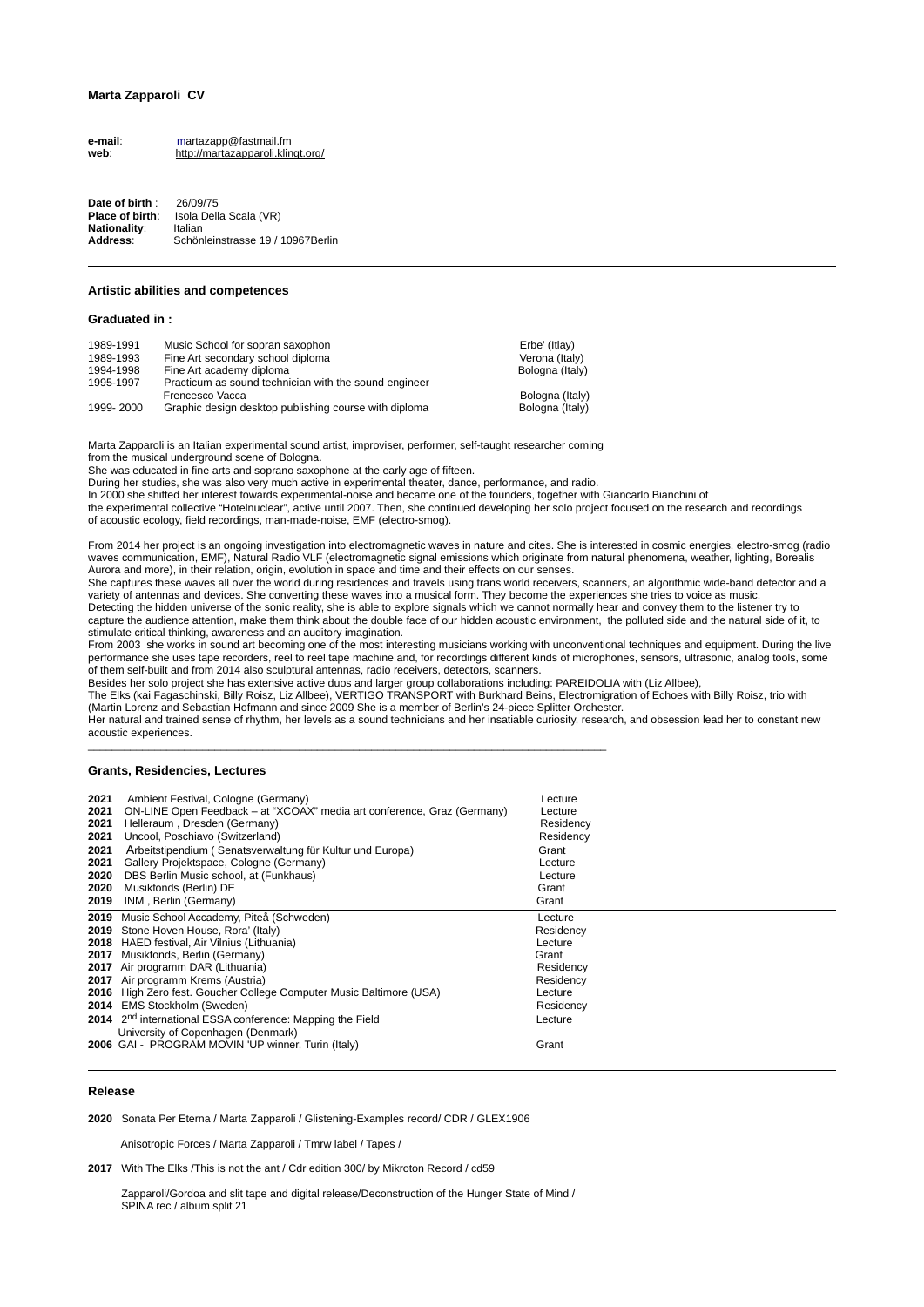With THE ELKS band / Bat English /Tape

 with Splitter Orchester / Felix Kubin / Shine on you crazy diagram/ LP , digital by Gagarin rec <https://gagarinrecords.bandcamp.com/album/shine-on-you-crazy-diagram>

 With Splitter Orchester/George lewis / CD by Mikroton rec <http://www.mikroton.net/recordings/index.php/catalog/mikroton-cd-50/>

**2015** (The first annual report/ Unexsplained sound compilation/ 2015

Chaotic Alterations/ Marta Zapparoli/ 2015/ Idiosyncratics/ Tape 2014 - idcs004

<http://idiosyncratics.limitedrun.com/products/526812-marta-zapparoli-chaotic-alterations>

- **2014** TOWA(Julie Rousse & Marta Zapparoli) /Thunderstorms Instead of Sunshine/ Tape & digital
- **2013** Compilation/ MERZBOW A Sonic Tribute From Berlin /Urban Art Record/ Net release 2013

<http://urbanartsberlin.bandcamp.com/album/merzbow-a-sonic-tribute-from-berlin>

Museruole Compilation 2013 / [Women In Experimental Music]/Net 2013

### <http://museruole.tumblr.com/>

**2012** CODEX / Marta Zapparoli/ 2012/ Zeromoon/ Tape & Net 2012 - Zero113

<http://zeromoon.com/releases/marta-zapparoli-codex-zero133/>

DEAD TREES VOL I / Marta Zapparoli & Varius Artists/ 2012/ NOHMAD/ 2012, Nohmad016

[http://www.nohmad.net/html/netlabel\\_nohmad016-](http://www.nohmad.net/html/netlabel_nohmad016-Dead%20Trees%20Vol%20I.html)

 Live at Able Gallerie/ Marta Zapparoli/ 2012/ Audition Records /Net 2012 Ar067 <http://www.auditionrecords.com/ar067.php>

**2010** A Fragment of Melodie / Marta Zapparoli/ 2010/ Idiosyncratics/ Net 2010

### **Press – review**

**2020** THE WIRE magazine – issue 435 – May 2020 –

Anisotrophic Forces release (TMRW label) and Sonata Per Eterna release ( Glistening Examples rec) 2020

 review.: [https://drive.google.com/file/d/1FSMXWuSCKR7KWy\\_Qvsxr64qFK7VL7zIG/view](https://drive.google.com/file/d/1FSMXWuSCKR7KWy_Qvsxr64qFK7VL7zIG/view) [? fbclid=IwAR39n7h5VkpR9suc6XLUdNjeYY0nl0PVA3nJBzkYWV](https://drive.google.com/file/d/1FSMXWuSCKR7KWy_Qvsxr64qFK7VL7zIG/view?fbclid=IwAR39n7h5VkpR9suc6XLUdNjeYY0nl0PVA3nJBzkYWVm5IlS2B1QL0cQS3aM)  [m5IlS2B1QL0cQS3aM](https://drive.google.com/file/d/1FSMXWuSCKR7KWy_Qvsxr64qFK7VL7zIG/view?fbclid=IwAR39n7h5VkpR9suc6XLUdNjeYY0nl0PVA3nJBzkYWVm5IlS2B1QL0cQS3aM)

Review by Raymond Cummings

ONDA ROCK – online magazine – May 2020 / Marta Zapparoli – Sonata per Eterna (Glistening Examples rec)

 Review:<https://www.ondarock.it/recensioni/> [2020-martazapparoli-sonatapereterna.htm?fbclid=IwAR0lbKdeyDMkJgPCMbNvLjm](https://www.ondarock.it/recensioni/2020-martazapparoli-sonatapereterna.htm?fbclid=IwAR0lbKdeyDMkJgPCMbNvLjm-sdQVMTywjm_GpmLIARlCSW3n49ruElIDK2c)sdQVMTywjm\_GpmLIARICSW3n49ruElIDK2c

**2019** l'Eco del Chisone newspaper 08.2019, (Italy)

**2017** THE ELKS / Bat english / tape and digital album release / THE WIRE by Clive Bell in July 2017 THE ELKS / Bat english / tape and digital album release/ FREISTIL magazine by felix in June 2017

THE ELKS / Bat english / tape and digital album release/ BAD ALCHEMY

magazine by Rigobert Dittmann in May 2017

**2015** Village voice magazine/ The best noise music in September / Marta Zapparoli /

by Raimond Cummings / 5<sup>th</sup> October 2015

https://www.villagevoice.com/2015/10/02/the-best-noise-music-in-september-marta-zapparoli-compactor-hive-mind/

<http://raisedbygypsies.blogspot.de/2015/03/cassette-revew-marta-zapparoli-chaotic.html>

<http://www.thenewnoise.it/marta-zapparoli-chaotic-alterations/>

<http://kulturterrorismus.de/rezensionen/marta-zapparoli-chaotic-alterations.html>

<http://www.thenewnoise.it/marta-zapparoli-chaotic-alterations/>

<http://feminatronic.com/tag/marta-zapparoli/>

**2012** [http://blogs.villagevoice.com/music/2012/12/ten\\_best\\_noise\\_tracks\\_2012.php?page=3](http://blogs.villagevoice.com/music/2012/12/ten_best_noise_tracks_2012.php?page=3)

**2011** <http://www.actsofsilence.com/album-review/noise-as-a-habit/>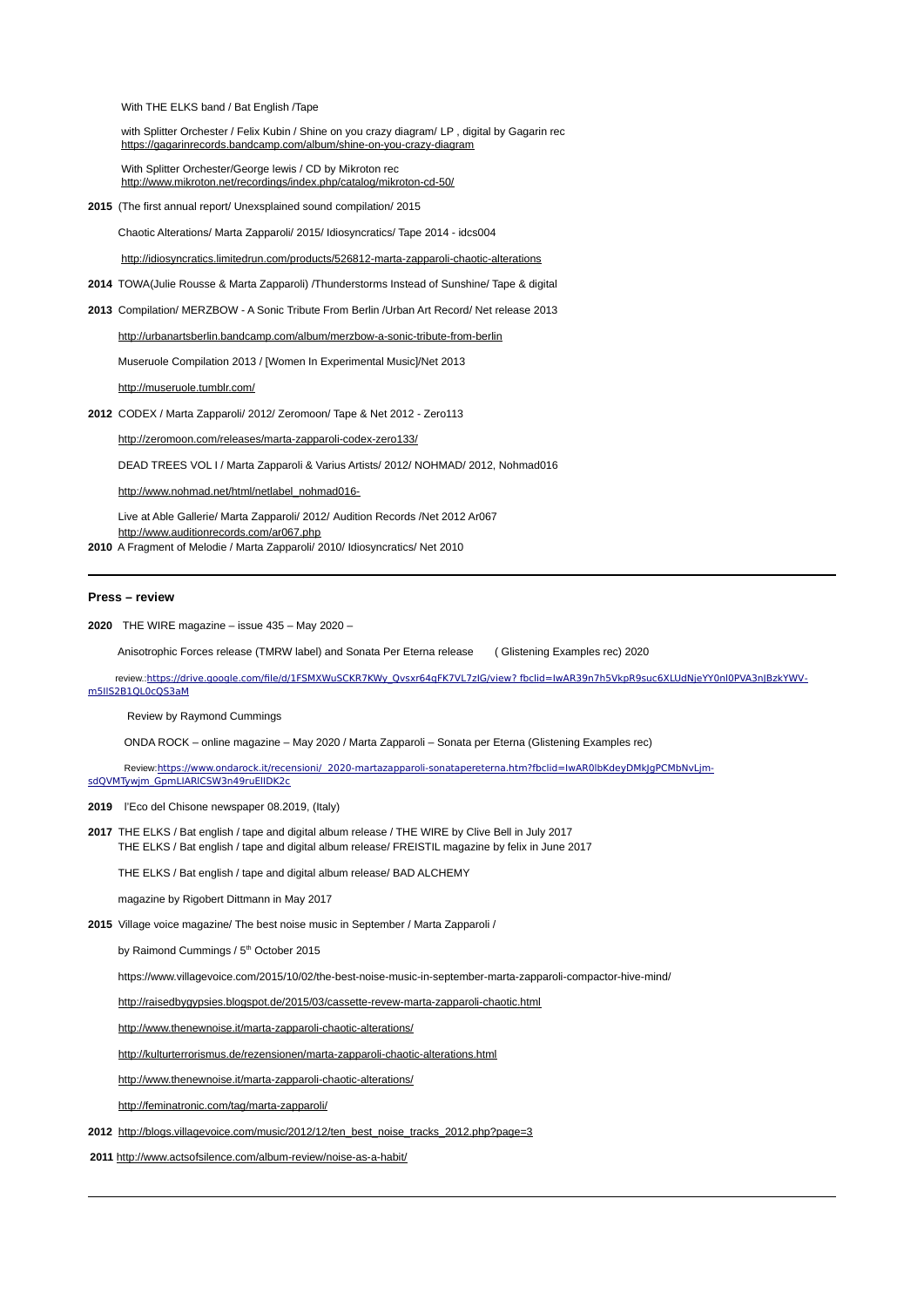## **Radio broadcast - interviews**

- **2021 ( NOCTURNAL Cosmic Trammel of Vital Rhythms ) commissioned radiophonic piece by SWR2 radio Deutchland broadcast ( Heimstudio )** <https://www.swr.de/swr2/musik-klassik/marta-zapparoli-nocturnal-zusammenspielen-heimstudio-100.html>
- **2020 Radio interview at Substrat Radio by Martin Howse :** <http://reboot.fm/category/experimental-radio-art/substrat-radio/>

SAFE-AND-SOUND / Field Notes journal/ Berlin May 2020:

<https://www.field-notes.berlin/en/festivals/47531/safe-and-sound/47981/safe-and-sound/48338/statement-by-marta-zapparoli>

Electromagnetic Interaction - IKLECTIK [off-site] and Nebularosa Records – live performance plus interview by Emily Bick

(THE WIRE) magazine

May 17, 2020, Kunstradio Vienna :

[http://kunstradio.at/2020A/17\\_05\\_20.html](http://kunstradio.at/2020A/17_05_20.html)? fbclid=IwAR0jf5JktSFFBZUCsbdddUBB1QprIYGDUNp3zGlvLrJY6uiHYt9fa0114g8

Salon-bruit-radio (the-inaudible-heard) radio broadcast 2020 :

<https://www.mixcloud.com/SalonBruit/salon-bruit-radio-the-inaudible-heard/>

DFM.NU Radio - DIENSTbar transmission N15 - by Ohmnoise 2020:<https://archive.org/details/dbdfmnu15>

REBOOT.FM Radio – Substrat - by Martin Howse 2020: <http://reboot.fm/2020/02/23/substrat-73-subliminal-signals/>

**2019 TV Telebielingue from Earweare festival 2019** ,Pareidolia live in Biel: http://www.telebielingue.ch/de/sendungen

/info/2019-02-10#chapter-b8e29032-4b90-485e-b707-7d62bf503a41

**RTS Radio podcast "Musique d'avenir"program**— **Pareidolia live from Earweare Festival 2019 — From minute 58:50:**

https://www.rts.ch/play/radio/emission/musique-davenir?id=1423950

#### **2018 WDR 3 Open Sounds: Studio Elektronische Musik** – **Frauen und**

 **Technik:** https://www1.wdr.de/radio/wdr3/programm/sendungen/wdr3-open-sounds/sem-frauen-und-technik-100.html

 Radio Interview at **"Green tea Berlin"** 2018, by Krista Krull on: <https://soundcloud.com/krista-krull/marta-zapparoli>

 with Pareidolia project **SWR2** : <https://www.swr.de/swr2/programm/sendungen/jazz/swr2-nowjazz-im->

 [windkanal/-/id=659242/did=20383052/nid=659242/sdpgid=1483764/1e7mppl/index.htm](https://www.swr.de/swr2/programm/sendungen/jazz/swr2-nowjazz-im-windkanal/-/id=659242/did=20383052/nid=659242/sdpgid=1483764/1e7mppl/index.html) Interview für **WDR3** und **Deutschlandfunk** program by Leonie Reineke – Date 20.09.18

**2017 Radio Datcha sound art festival** interview (Berlin)

 **Broadcast Art 106FM radio** (Tel Aviv)56 minutes about my sonic world.2017 by Meira Asher

<http://www.106fm.co.il/> **Broadcast TCFSR radio** 

http://www.tcfsr.net/the-comfy-show-february-2017

**reeboot.Fm** Interview and live performance

<http://reboot.fm/2015/10/11/musical-drama-50-marta-zapparoli-%E2%80%93-highly-evocative/>

## **2016 Digital in Berlin** interview 2016

<http://11plus3.de/page/2/>

<https://vimeo.com/65310262>

**KOWS-FM** broadcast

[http://nopigeonholesexp.podomatic.com](http://nopigeonholesexp.podomatic.com/)

Broadcast on **Musica Dispersa record**

[sonica.fm](http://sonica.fm/)

**2013** Interview : **Fluid Radio**

<http://www.fluid-radio.co.uk/tag/marta-zapparoli/>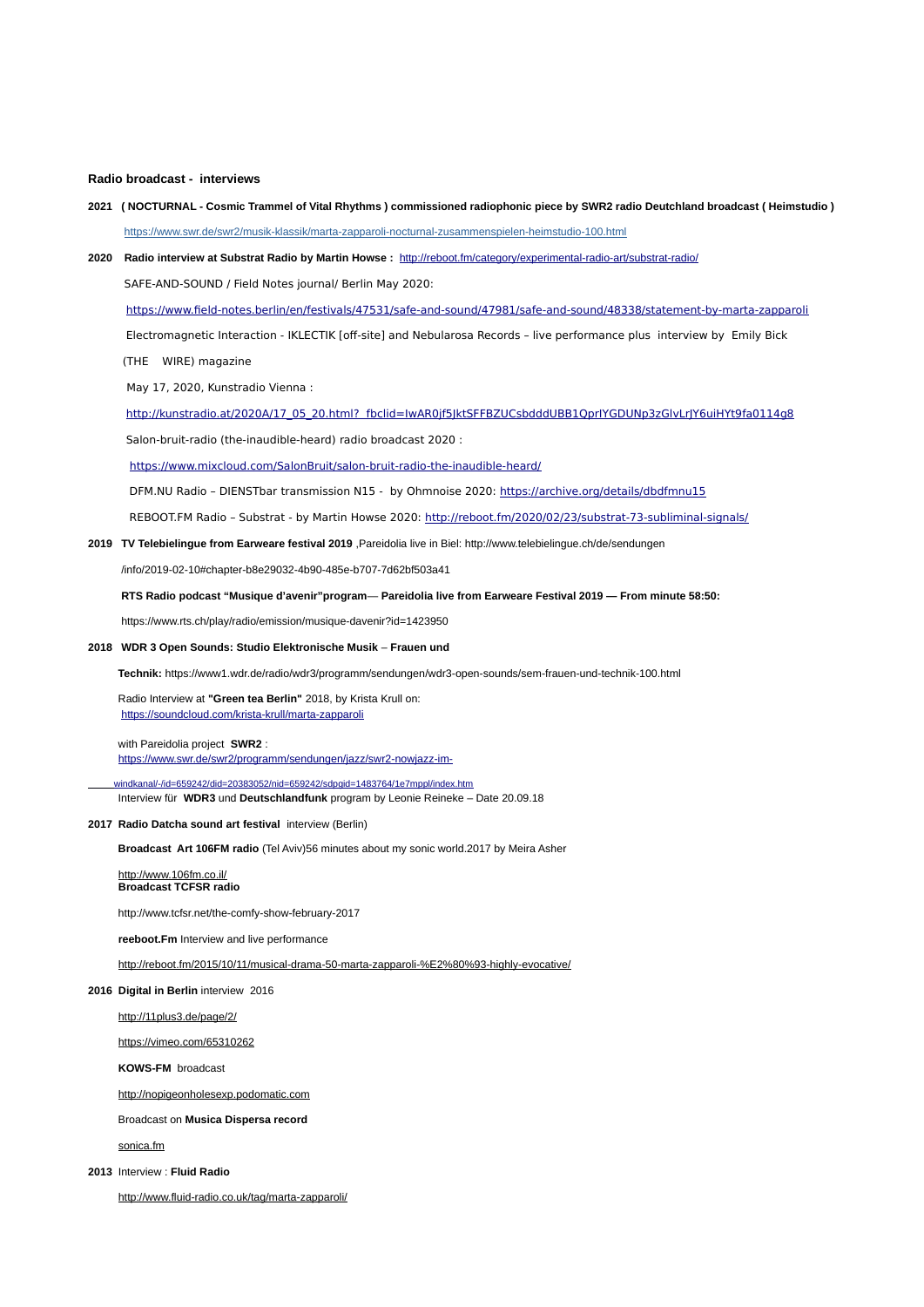#### **2012** Intervew **mitt ZDF** mediatek TV prgramm (tape run reportage )

### **Audition record** interview <http://www.auditionrecords.com/ar067.php>

### **2011 Brodcast WDR3 Radio Cultur Deutchland** Open Studio Elektronische Musik *Deutschland*

### **Selected Festivals**

- **2021 Talk Panel Heroine of Sound Festival**, Berlin (DE) **AMBIENT FESTIVAL** , Cologne (DE) **TEA Contemporary Art Center**, Santa Cruz, (Tenerife Island, Spain) **NEW ADITS Festival**, Clagenfurt, (Germany) **NEXT Festival**, Tourcoing, (France) **WALLOFSOUNDS festival,** Palermo (Italy)
- **2020 CLUB KATARAKT Festival,** Hamburg , (DE) **SCHRUMPF series, Radial System, Berlin (DE) (Live streaming) Electromagnetic Interactions – Iklectik series,** London (UK) (live streaming) **Listening to the Universe – Radio Art Festival,** DATSCHARADIO Berlin , (DE) **Haker Stadt Palast** (premiere: ELECTROMIGRATION OF ECHOES), Berlin (DE) **A'LARME! Festival**, (Film format) , Berlin (DE)  **Audiosphere** (collective audio exibition), Madrid (Spain)
- **2019 CTM Festival,** Berlin (Germany)  **Earweare Festival,** Biel (Switzerland) **ArtAct Festiva**l, St.Johann, Tirol (Austria) **Colour Out Of Space Festival**,Bringhton (UK) **Klang Der Dinge Festival**, Berlin (Germany) **Geiger Fest**, Gothemburg (Sweden) **LEM Festival,** Barcelona (Spain)
- **2018 Konfrontationen Festival,** Nickelsdorf, (Austria) **MÉTÉO** - MULHOUSE MUSIC FESTIVAL,(France) **Kontroklang Festival,**Heimathafen**,** Berlin , (DE) **HRADBY SAMOTY VIII Festival Rosice (Czech republic) INFLUX Festival** ,Spektrum, Berlin (DE) **Invincibility Fest** , Berlin (DE) **HAED Festival**, Vilnius (Lithuania) **EAVESDROP Festival** , Berlin, (DE) **HEROINES OF SOUND** Festival, Berlin (DE)
- **2017 Circuit Training V Festival** (Berlin) **Datcha radio sound art festival (Berlin) Nod Now! festival** / forum stadtpark / Graz (Austria) **Syncussion Festival** @Radial System , (Berlin) **AUDIO BLAST Festival** (on line festival from Nantes FR)
- **2016 GEIGER Festival,** Gothenburg, (Sweden)  **HIGH ZERO Festival 2016**, Baltimore (USA)  **Konfrontationen Festival 2016** , Nickelsdorf (Austria)  **ZNFI International Noise Festival 2016** Trbovlje, (Slovenia)  **Epicurean Escapism Festival** (Berlin) Germany **Coded-Cultures-Central Festival**, (Vienna) Austria
- **2015 JAZZFEST 2015** (Berlin) (with Splitter Orchester & George Lewis) **Huddersfield Festival** (UK), (with Splitter Orchester & George Lewis) **Simultan Festival** (with Martin Kuentz ,Timisoara, Romania) **Adk, Musik Für Alle Festival** ( with Splitter Orchester) Berlin, (Germany) **Festival für elektronische Musik "2 Tage Strom"**Zürich , (Swiss) **Emitter Micro Festival 2015** Taborkirche, Berlin **Sonorities Festival 2015** with Eleonora Oreggia (Goldsmiths,University of London) UK
- **2014 Faithful festival** (with LAFMS band) BERGHAIN / PANORAMA BAR (Berlin) **2nd international ESSA conference: Mapping the Field** at University of Copenhagen (Denmark) **Borealis Festival**(with Splitter Orchester)**,** Bergen, (Norway) **Maerzmusik Festival,** NATURKUNDEMUSEUM (with Splitter Orchester) Berlin **Occulto Fest ,** Westgermany, Berlin
- **2013 DAAD Festival** (with Splitter Orchester), Akademie der Künste Berlin **Sonic Circuits Festival**, Washington DC (USA)  **A L'ARME Festival**, Berlin (Germany) **Eye for an Ear Audio/Visual Festival, NK , Berlin (Germany) Transmediale Vorspiel** @ Emitter Studio , Berlin (Germany)